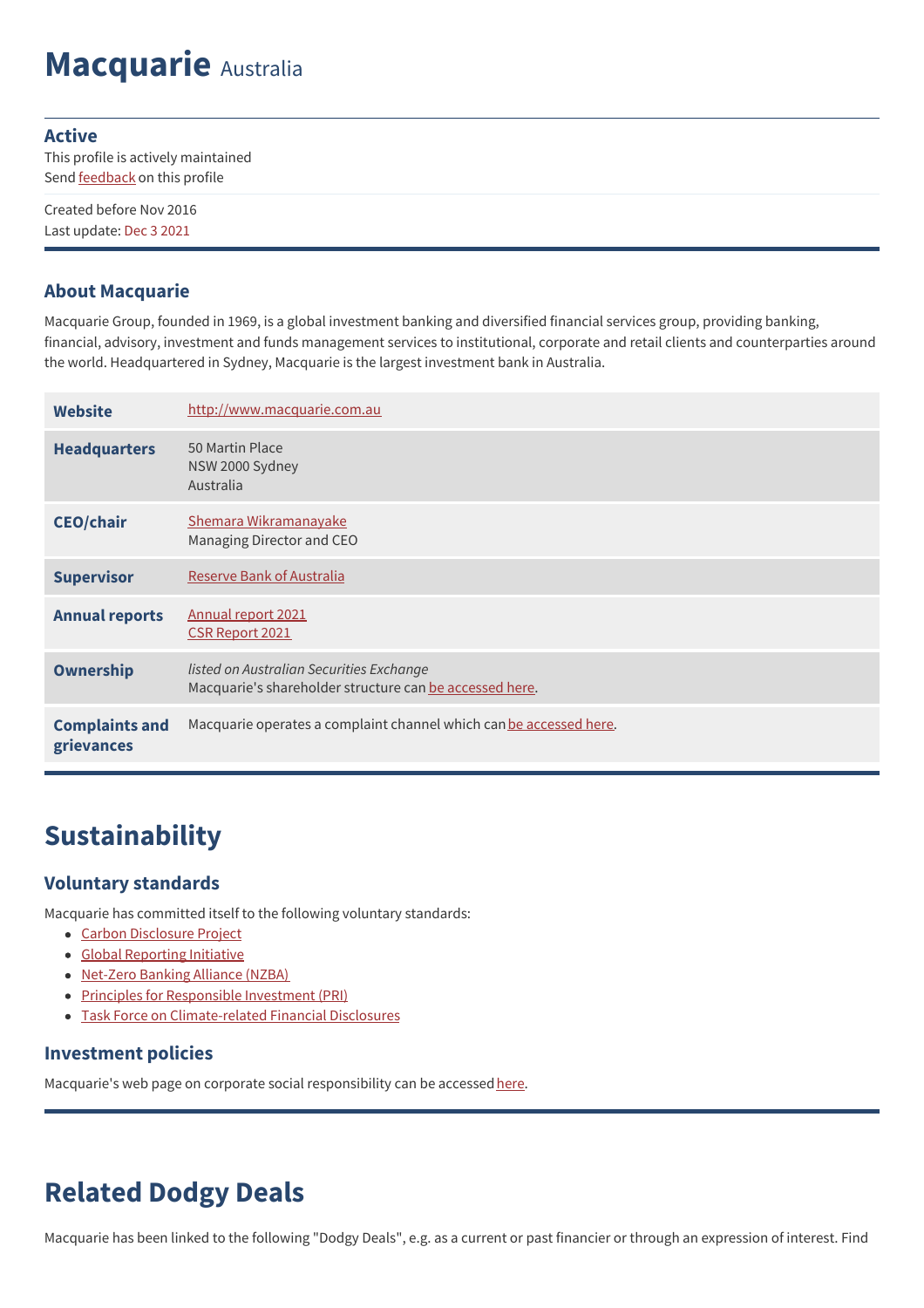out more about dodgy deals [here](https://www.banktrack.org/show/page/what_are_dodgy_deals). See the project or company profile for more details on the nature of the bank's link to the Dodgy Deal.

#### **Projects**

| Tamar Valley Pulp Mill Tasmania (formerly Gunns Pulp Mill) Australia<br>Pulp, Paper and Paperboard Mills                                 | on record |
|------------------------------------------------------------------------------------------------------------------------------------------|-----------|
| <b>Bauxite mine Niyamgiri Hills India</b><br>Mining                                                                                      | on record |
| <b>Maules Creek coal mine Australia</b><br><b>Coal Mining</b>                                                                            | on record |
| MGT Teesside biomass power station United Kingdom<br><b>Biomass Electric Power Generation</b>                                            | on record |
| Rio Grande LNG Terminal United States<br><b>LNG Terminal</b>                                                                             | on record |
| <b>Companies</b>                                                                                                                         |           |
| <b>Rio Tinto Australia</b><br>Coal Mining   Mining   Nuclear Electric Power Generation                                                   | on record |
| Vedanta Resources United Kingdom<br>Mining                                                                                               | on record |
| Korea Electric Power Corporation (KEPCO) South Korea<br>Coal Electric Power Generation   Coal Mining   Nuclear Electric Power Generation | on record |
| <b>Samling Hong Kong</b><br>Agriculture for Palm Oil   Construction                                                                      | on record |
| <b>Coal of Africa Australia</b><br><b>Coal Mining</b>                                                                                    | on record |
| <b>Glencore</b> Switzerland<br><b>Coal Mining</b>                                                                                        | on record |
| <b>CoreCivic United States</b><br><b>Prisons and Immigration Detention</b>                                                               | on record |

### **Policy Assessments**

The tables below show how BankTrack has assessed the quality of selected financing policies of this bank. The assessment method may vary per policy section, please click on 'details' and 'explanation' for further information.

Our policy assessments are always a work in progress. We very much welcome any feedback, especially from banks included in the assessments. Please get in touch at [contact@banktrack.org](mailto:climate@banktrack.org).

### **Banks and Climate**

**Bank net zero commitments**